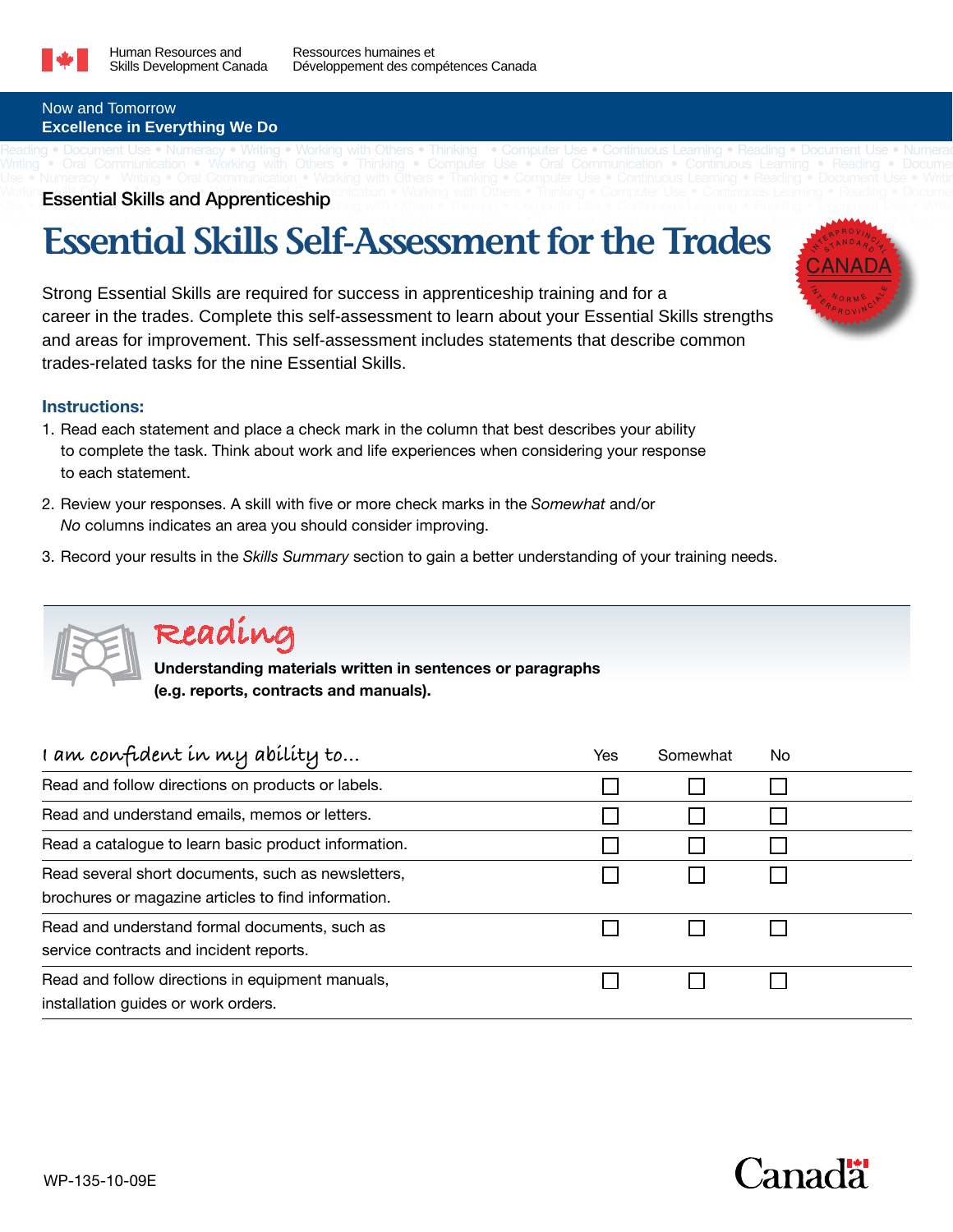| Total                                                                                  |  |  |
|----------------------------------------------------------------------------------------|--|--|
| Read and interpret regulations to comply with standards.                               |  |  |
| Read a variety of documents to compare information,<br>such as product specifications. |  |  |
| Read policies or procedures when handling a problem at work.                           |  |  |
| Read handbooks and manuals to find information.                                        |  |  |

Reading • Document Use • Numeracy • Writing • Working with Others • Thinking • Computer Use • Continuous Learning • Reading • Document Use • Numeracy Writing • Oral Communication • Working with Others • Thinking • Computer Use • Oral Communication • Continuous Learning • Reading • Document



### **Document Use**

**Finding, understanding or entering information (e.g. text, symbols, numbers) in various types of documents, such as tables or forms.**

| I am confident in my ability to                                                         | Yes | Somewhat | No |
|-----------------------------------------------------------------------------------------|-----|----------|----|
| Understand signs or symbols, such as safety signs.                                      |     |          |    |
| Understand labels, such as shipping or hazardous materials labels<br>(e.g. WHMIS).      |     |          |    |
| Create short lists, such as material lists.                                             |     |          |    |
| Find information in a document.                                                         |     |          |    |
| Enter information into forms, such as order forms or building permits.                  |     |          |    |
| Understand graphs, tables or charts, such as production<br>reports or load charts.      |     |          |    |
| Enter information into graphs, tables or charts, such as<br>work schedules or invoices. |     |          |    |
| Create diagrams to explain how something works.                                         |     |          |    |
| Compare information from a variety of documents.                                        |     |          |    |
| Understand drawings or sketches, such as maps, schematics or blueprints.                |     |          |    |
| Create drawings or sketches, such as scale drawings.                                    |     |          |    |
| Total                                                                                   |     |          |    |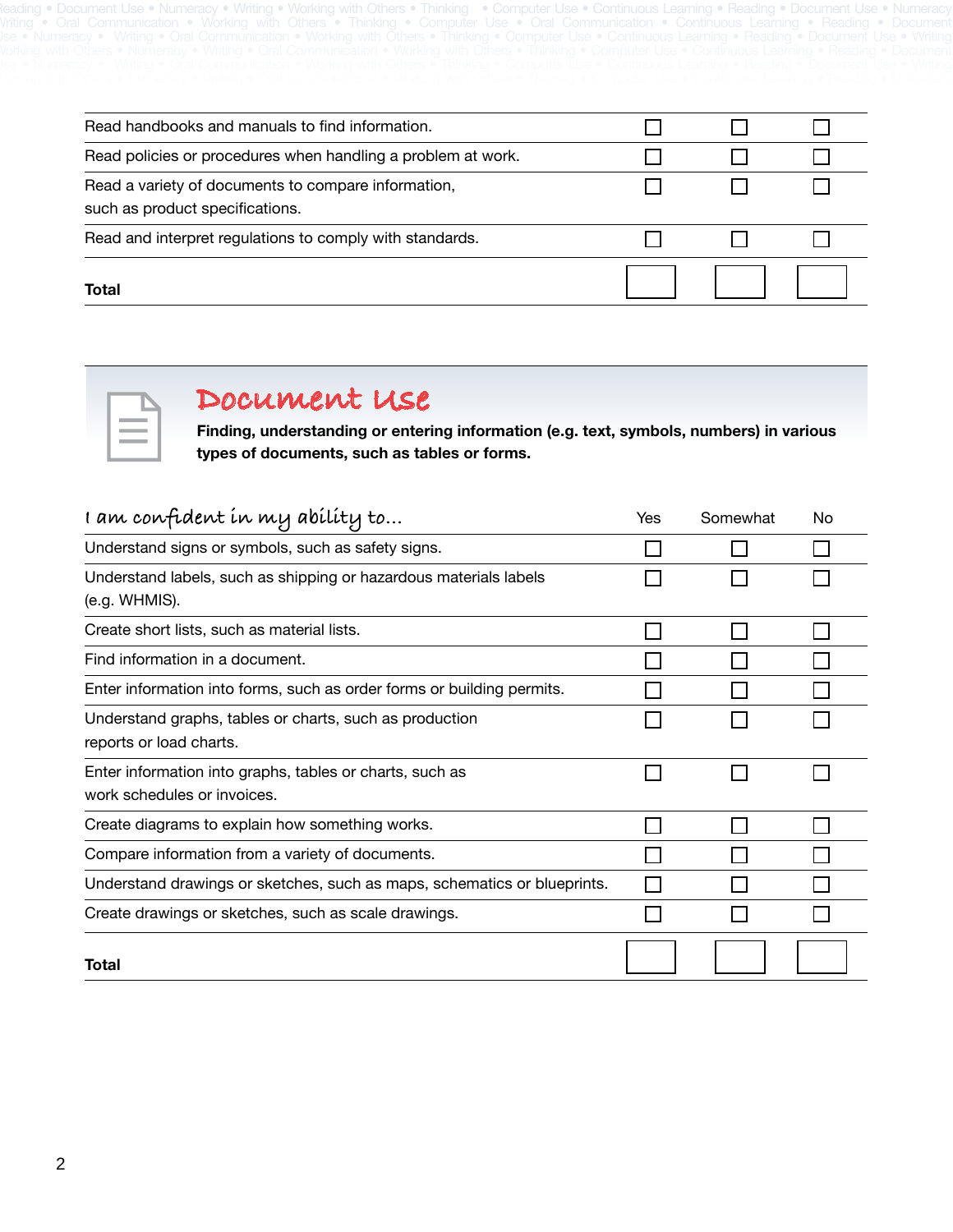Reading • Document Use • Numeracy • Writing • Working with Others • Thinking • Computer Use • Continuous Learning • Reading • Document Use • Numeracy Writing • Oral Communication • Working with Others • Thinking • Computer Use • Oral Communication • Continuous Learning • Reading • Documer



### **Numeracy**

**Using numbers and thinking in quantitative terms to complete tasks.** 

| I am confident in my ability to                                                                       | Yes | Somewhat | No |
|-------------------------------------------------------------------------------------------------------|-----|----------|----|
| Perform one-step calculations, such as addition, subtraction,<br>multiplication or division.          |     |          |    |
| Perform multi-step calculations and calculations using percentages,<br>fractions, decimals or ratios. |     |          |    |
| Convert numbers from one unit of measurement to another<br>(e.g. metric to imperial).                 |     |          |    |
| Plan or monitor schedules, budgets or inventories.                                                    |     |          |    |
| Take precise measurements, such as length or temperature.                                             |     |          |    |
| Calculate the dimensions, area or volume of different shapes.                                         |     |          |    |
| Analyze or compare numerical data to identify trends or compile statistics.                           |     |          |    |
| Estimate unknown values, such as time, distance, volume or quantity.                                  |     |          |    |
| Calculate ratios and proportions<br>(e.g. determine actual measurements using scale drawings).        |     |          |    |
| Perform calculations using geometry (e.g. calculate slopes or elevation).                             |     |          |    |
| Total                                                                                                 |     |          |    |

# **Writing**

**Communicating by arranging words, numbers and symbols on paper or a computer screen.**

| I am confident in my ability to                                             | Yes | Somewhat | No |
|-----------------------------------------------------------------------------|-----|----------|----|
| Record information, such as telephone messages or tasks to be completed.    |     |          |    |
| Use correct grammar and spelling.                                           |     |          |    |
| Write to inform or request information.                                     |     |          |    |
| Tailor writing for a specific audience, such as a foreperson or a supplier. |     |          |    |
| Express my opinions in writing.                                             |     |          |    |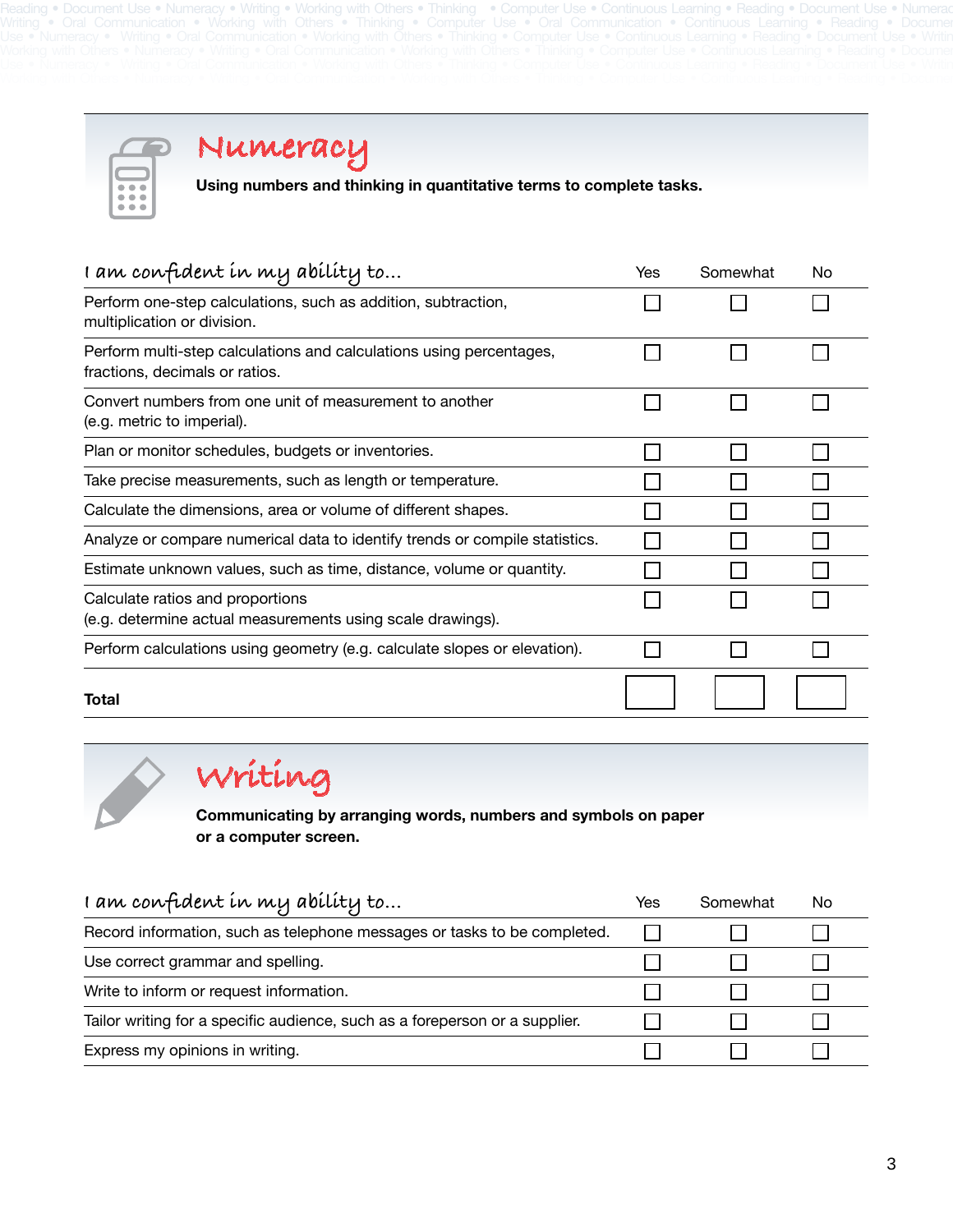Reading • Document Use • Numeracy • Writing • Working with Others • Thinking • Computer Use • Continuous Learning • Reading • Document Use • Numeracy Writing • Oral Communication • Working with Others • Thinking • Computer Use • Oral Communication • Continuous Learning • Reading • Document

| Total                                                                     |  |  |
|---------------------------------------------------------------------------|--|--|
| Write documents using a template, such as contracts or financial reports. |  |  |
| Write business plans or proposals.                                        |  |  |
| Write notes to co-workers.                                                |  |  |
| Write letters to clients or complete incident reports.                    |  |  |
| Write brief notes, such as log entries or reminder notes.                 |  |  |



**Using speech to exchange thoughts and information.**

| i am confident in my ability to                                                                                          | Yes | Somewhat | No |
|--------------------------------------------------------------------------------------------------------------------------|-----|----------|----|
| Talk to co-workers about a work-related issue.                                                                           |     |          |    |
| Talk to clients about services to be provided.                                                                           |     |          |    |
| Speak comfortably in different situations or to different groups of people.                                              |     |          |    |
| Communicate information clearly and concisely<br>(e.g. explain a work-related issue to a supervisor).                    |     |          |    |
| Understand information or questions that are presented orally<br>(e.g. instructions for repairing a piece of equipment). |     |          |    |
| Gather information by asking questions.                                                                                  |     |          |    |
| Listen to others without interrupting.                                                                                   |     |          |    |
| Restate in my own words information that is presented orally.                                                            |     |          |    |
| Speak in front of a group of people<br>(e.g. lead a discussion with about a work-related issue).                         |     |          |    |
| Persuade others by speaking convincingly.                                                                                |     |          |    |
| <b>Total</b>                                                                                                             |     |          |    |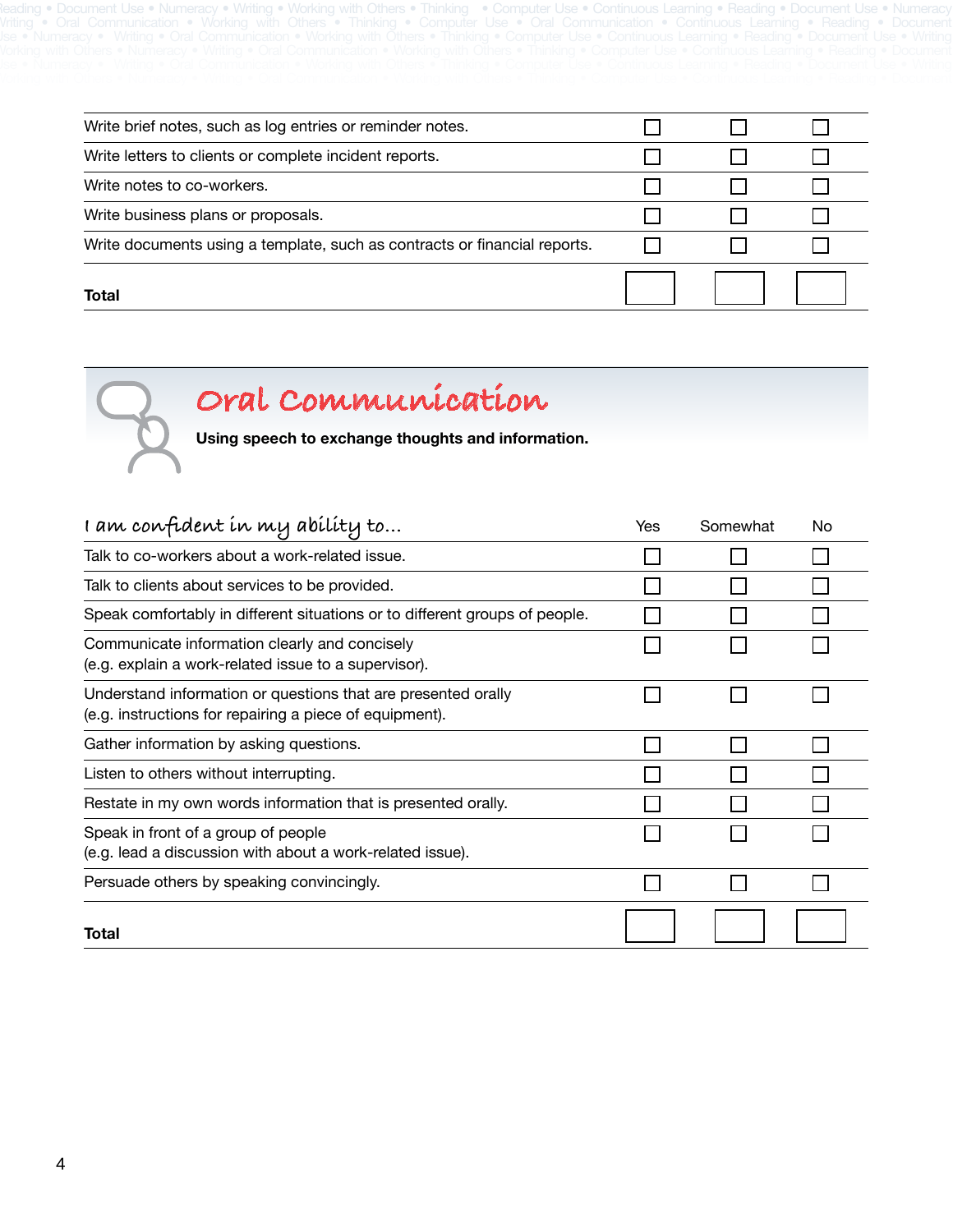Reading • Document Use • Numeracy • Writing • Working with Others • Thinking • Computer Use • Continuous Learning • Reading • Document Use • Numeracy Writing • Oral Communication • Working with Others • Thinking • Computer Use • Oral Communication • Continuous Learning • Reading • Documer



# **Working with Others**

**Interacting with others to complete tasks.**

| I am confident in my ability to                                     | Yes | Somewhat | No |
|---------------------------------------------------------------------|-----|----------|----|
| Work with limited direction or supervision.                         |     |          |    |
| Work with others to schedule and coordinate job tasks.              |     |          |    |
| Ask for help when required.                                         |     |          |    |
| Complete my assigned work on time to ensure team deadlines are met. |     |          |    |
| Give or follow recommendations or instructions.                     |     |          |    |
| Recognize the strengths and weaknesses of other team members.       |     |          |    |
| Use feedback from co-workers to improve my work.                    |     |          |    |
| Give feedback to help others improve their work.                    |     |          |    |
| Resolve conflicts when working with others.                         |     |          |    |
| Take on a leadership role (e.g. mentor, advisor).                   |     |          |    |
| Total                                                               |     |          |    |



### **Thinking**

**Finding and evaluating information to make informed decisions or to organize work.**

| I am confident in my ability to                                                                        | Yes | Somewhat | No |
|--------------------------------------------------------------------------------------------------------|-----|----------|----|
| Recognize and identify problems.                                                                       |     |          |    |
| Use past experiences to help solve problems or make decisions.                                         |     |          |    |
| Identify several reasonable options to address a problem.                                              |     |          |    |
| Evaluate options and choose the best course of action<br>when confronted with a problem or a decision. |     |          |    |
| Make reasonable assumptions when information is unavailable.                                           |     |          |    |
| Find and use relevant information required to complete a task.                                         |     |          |    |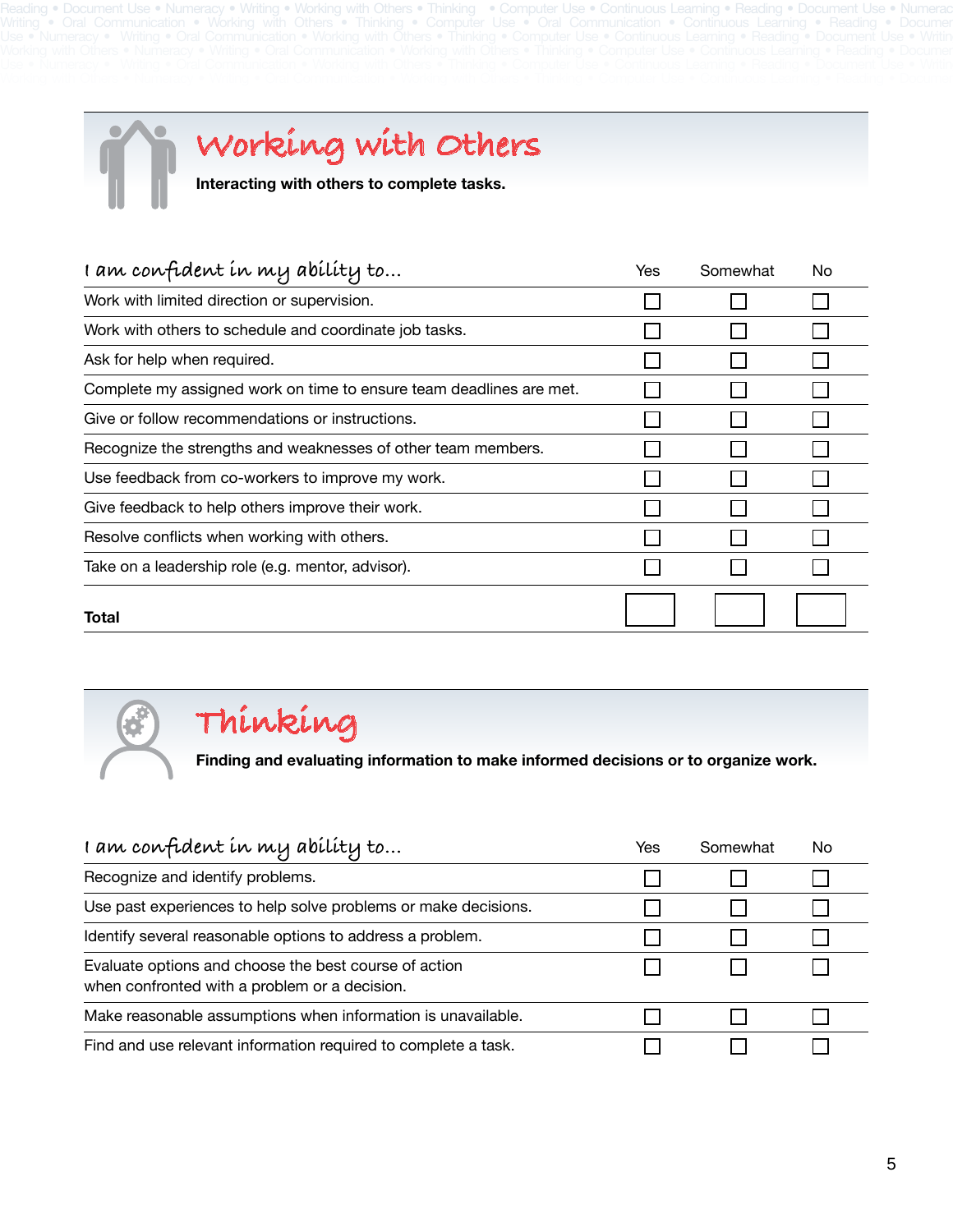|  |  | voding e Dooumont Lloo e Numoroque Writing e Working with Otham e Thinking e Computar Lloo e Captinuoug Loorning e Dooding e Dooumont Lloo e Numoroqu<br>. DOMITICHE OOS IN HULLGROV IN VITHING IN VERTING VITHING IS THEINER HULLGROUND TO IN SURFACTOR TOOL HERORIS IN THE OOS IN THE OOS IN THE OOS IN THE ORD IN THE ORD IN THE ORD IN THE ORD IN THE ORD IN THE ORD IN THE ORD IN |  |  |  |  |
|--|--|----------------------------------------------------------------------------------------------------------------------------------------------------------------------------------------------------------------------------------------------------------------------------------------------------------------------------------------------------------------------------------------|--|--|--|--|
|  |  | biting a Oral Communication a Waybing with Others a Thipbing a Communicate Llos a Oral Communication a Continuous Looming a Document<br>TRING * UNA UUNINAMUN * YVUNNQ YAH UHGO * HIINNQ * UUNDUG UOG * UNA UUNNUKAMUN * UUNHUUGO LGANINQ * HGAUNQ * DUUNNGR                                                                                                                           |  |  |  |  |
|  |  | Numorou e Writing e Orol Communication e Worlding with Othoro e Thinling e Computer Lloc e Continuous Looming e Dooding e Dooumont Lloc e Writing<br>' INUHIGIQUY " YVHUHU " UTQL UUHHHUHUQUUH " YVUTNHU VIHH UUHGIO " HHHNHU " UUHHUUGI UJG " UUHHHUUGI LGQHHHU " HGQUHIQ " LUUUHHGHL UJG " YVHUHU                                                                                    |  |  |  |  |
|  |  | iches with Otham a Numarcay a Withou a Oral Cammunication a Warbina with Otham a Thirling a Cammuna Una a Cambinuara Lagrange a Daodina a Daodini<br>inin widi vund 1 nahoguy 1 miling 1 vidin vuhininguguh 1 munin widi vund 1 hihnin 1 vuhingu vuu 1 vuhingug Ludining 1 nagin 1 1 daga 1                                                                                            |  |  |  |  |
|  |  | inainaray tiin nimin tura uvitiinainuautit invinin 1910 uungutiin in atuu tuurise uu tuurisuud luu luu tinguin tiin tuurisuud tiin kuutiin uu                                                                                                                                                                                                                                          |  |  |  |  |
|  |  |                                                                                                                                                                                                                                                                                                                                                                                        |  |  |  |  |

| Total                                                    |  |  |
|----------------------------------------------------------|--|--|
| Evaluate the accuracy or credibility of information.     |  |  |
| Plan and arrange job tasks to meet deadlines.            |  |  |
| Memorize information required for different job tasks.   |  |  |
| Organize job tasks according to their level of priority. |  |  |

**Computer Use**

**Using computers and other forms of technology.** 

| I am confident in my ability to                                                                    | Yes | Somewhat | No |
|----------------------------------------------------------------------------------------------------|-----|----------|----|
| Use company-specific technology, such as two-way radios<br>or computer-controlled machinery.       |     |          |    |
| Perform basic interactions with a computer<br>(e.g. log on, manage electronic files).              |     |          |    |
| Use word processing software to perform tasks<br>(e.g. produce or format text).                    |     |          |    |
| Use spreadsheet software to perform tasks<br>(e.g. organize data, create graphs).                  |     |          |    |
| Use databases to perform tasks<br>(e.g. find or verify customer information).                      |     |          |    |
| Use graphics software to create visual aids<br>(e.g. create basic drawings of parts and fixtures). |     |          |    |
| Use email to communicate (e.g. send attachments, email a group of people).                         |     |          |    |
| Use company-specific software (e.g. financial).                                                    |     |          |    |
| Use the Internet to find information (e.g online supplier catalogue).                              |     |          |    |
| Resolve basic technical difficulties (e.g. replace an ink cartridge in a printer).                 |     |          |    |
| Total                                                                                              |     |          |    |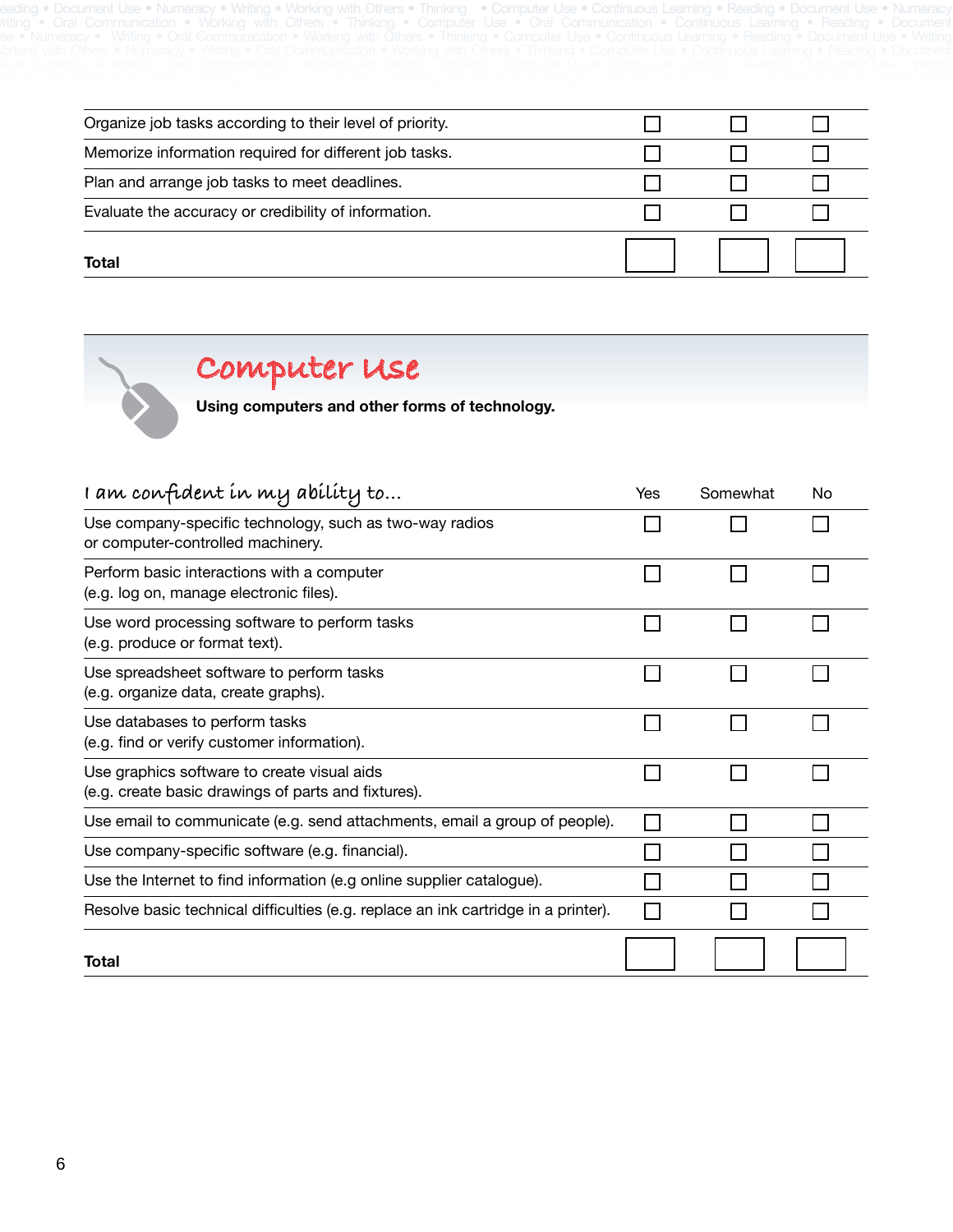Reading • Document Use • Numeracy • Writing • Working with Others • Thinking • Computer Use • Continuous Learning • Reading • Document Use • Numeracy Writing • Oral Communication • Working with Others • Thinking • Computer Use • Oral Communication • Continuous Learning • Reading • Documer



**Continuous Learning**

**Participating in an ongoing process of improving skills and knowledge.**

| i am confident in my ability to                                           | Yes | Somewhat | No |
|---------------------------------------------------------------------------|-----|----------|----|
| Understand my skills strengths and areas for improvement.                 |     |          |    |
| Develop a learning plan with guidance.                                    |     |          |    |
| Seek learning opportunities, materials and/or resources.                  |     |          |    |
| Learn from past experiences and apply lessons learned to new situations.  |     |          |    |
| Try new ways of doing things.                                             |     |          |    |
| Learn from others (e.g. seek feedback from an experienced journeyperson). |     |          |    |
| Take responsibility for my own learning.                                  |     |          |    |
| Apply new skills and knowledge.                                           |     |          |    |
| Keep my skills up-to-date.                                                |     |          |    |
| Ask questions when information is unclear.                                |     |          |    |
| Learn by reading and researching.                                         |     |          |    |
| Total                                                                     |     |          |    |